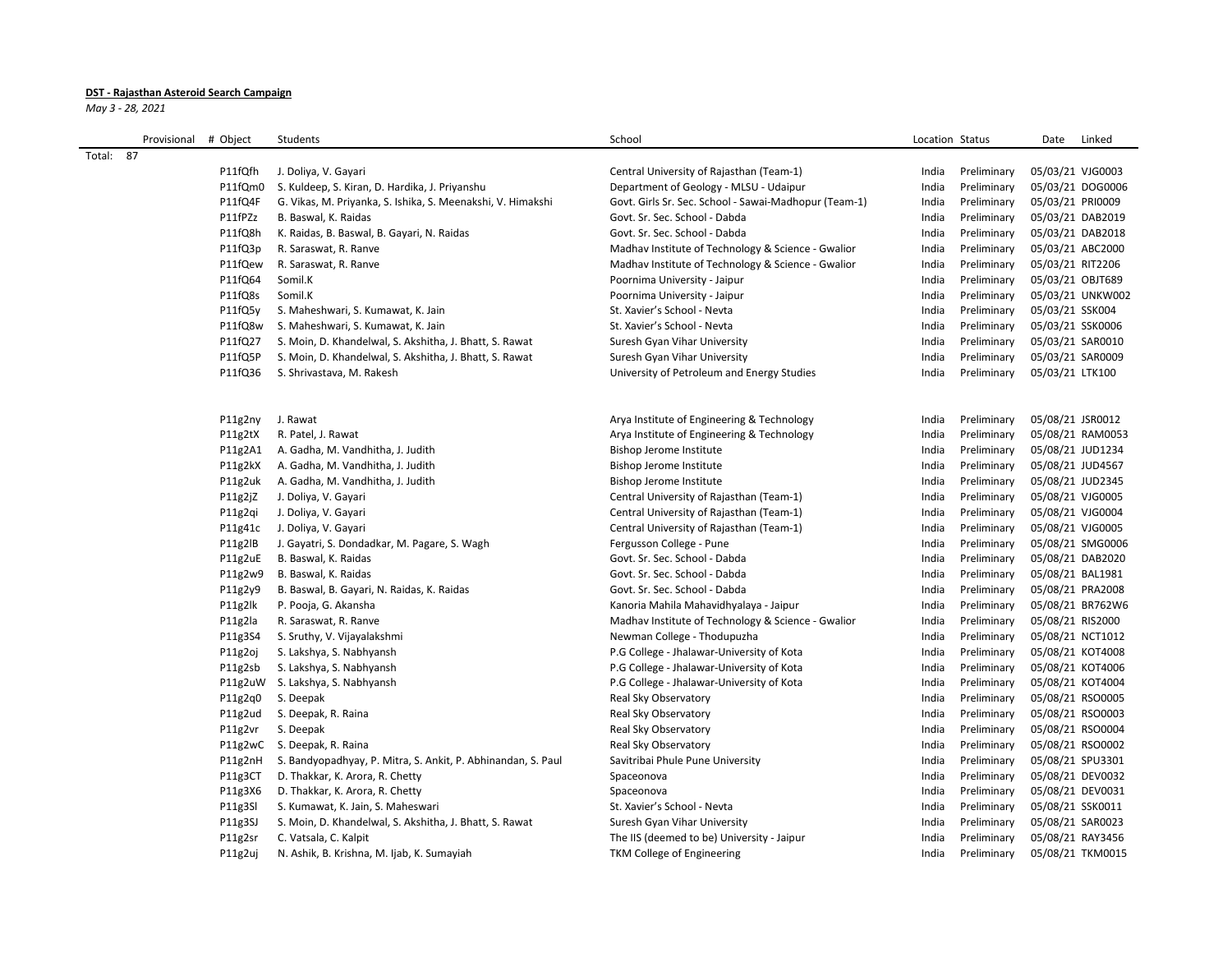| P11g2uK | N. Ashik, B. Krishna, M. Ijab, K. Sumayiah                   | TKM College of Engineering                            | India | Preliminary | 05/08/21 TKM0006 |
|---------|--------------------------------------------------------------|-------------------------------------------------------|-------|-------------|------------------|
| P11g2wl | N. Ashik, B. Krishna, M. Ijab, K. Sumayiah                   | TKM College of Engineering                            | India | Preliminary | 05/08/21 TKM0011 |
| P11g2pN | A. Khaldania, P. Anshu, L. Pushpendra, K. Sushil             | University College of Science - MLSU - Udaipur        | India | Preliminary | 05/08/21 ABK2003 |
| P11g2im | S. Shrivastava                                               | University of Petroleum and Energy Studies            | India | Preliminary | 05/08/21 LTK200  |
| P11g2pK | S. Shrivastava                                               | University of Petroleum and Energy Studies            | India | Preliminary | 05/08/21 LTK300  |
| P11g2vZ | S. Shrivastava                                               | University of Petroleum and Energy Studies            | India | Preliminary | 05/08/21 LTK500  |
| P11g44M | S. Shrivastava                                               | University of Petroleum and Energy Studies            | India | Preliminary | 05/08/21 LTK501  |
|         |                                                              |                                                       |       |             |                  |
|         |                                                              |                                                       |       |             |                  |
| P11ggIM | R. Patel, J. Rawat                                           | Arya Institute of Engineering & Technology            | India | Preliminary | 05/12/21 RAM0045 |
| P11ggz1 | J. Rawat                                                     | Arya Institute of Engineering & Technology            | India | Preliminary | 05/12/21 JSR0016 |
| P11ggBU | G. Vikas, M. Priyanka, S. Ishika, S. Meenakshi, V. Himakshi  | Govt. Girls Sr. Sec. School - Sawai-Madhopur (Team-1) | India | Preliminary | 05/12/21 SWM0003 |
| P11ggC4 | G. Vikas, M. Priyanka, S. Ishika, S. Meenakshi, V. Himakshi  | Govt. Girls Sr. Sec. School - Sawai-Madhopur (Team-1) | India | Preliminary | 05/12/21 SWM0007 |
| P11ggBC | B. Baswal, B. Gayari, N. Raidas                              | Govt. Sr. Sec. School - Dabda                         | India | Preliminary | 05/12/21 PRA0001 |
| P11ggFX | S. Divyendu, K. Komal, K. Sugandha                           | Govt. Sr. Sec. School - Unhel                         | India | Preliminary | 05/12/21 UNH0017 |
| P11ggIn | S. Divyendu, K. Sugandha, D. Harshita                        | Govt. Sr. Sec. School - Unhel                         | India | Preliminary | 05/12/21 UNH0020 |
| P11ggul | S. Divyendu, K. Sugandha, D. Harshita                        | Govt. Sr. Sec. School - Unhel                         | India | Preliminary | 05/12/21 UNH0018 |
| P11ggAe | P. Pooja, G. Akansha                                         | Kanoria Mahila Mahavidhyalaya - Jaipur                | India | Preliminary | 05/12/21 POO2910 |
| P11ggH5 | R. Saraswat, R. Ranve                                        | Madhav Institute of Technology & Science - Gwalior    | India | Preliminary | 05/12/21 GUR8458 |
| P11ggvO | R. Saraswat, R. Ranve                                        | Madhav Institute of Technology & Science - Gwalior    | India | Preliminary | 05/12/21 RAM7067 |
| P11ggAa | S. Sruthy, V. Vijayalakshmi                                  | Newman College - Thodupuzha                           | India | Preliminary | 05/12/21 NCT1018 |
| P11ggX5 | S.                                                           | Poornima University - Jaipur                          | India | Preliminary | 05/12/21 DWA4499 |
| P11ggC2 | S. Deepak, R. Raina                                          | Real Sky Observatory                                  | India | Preliminary | 05/12/21 RSO0007 |
| P11ggyi | S. Bandyopadhyay, P. Mitra, S. Ankit, P. Abhinandan, S. Paul | Savitribai Phule Pune University                      | India | Preliminary | 05/12/21 SPU7301 |
| P11ggCz | S. Maheshwari, S. Kumawat, K. Jain                           | St. Xavier's School - Nevta                           | India | Preliminary | 05/12/21 SSK0015 |
| P11ggAJ | S. Moin, D. Khandelwal, S. Akshitha, J. Bhatt, S. Rawat      | Suresh Gyan Vihar University                          | India | Preliminary | 05/12/21 SAR0027 |
| P11ggHu | S. Moin, D. Khandelwal, S. Akshitha, J. Bhatt, S. Rawat      | Suresh Gyan Vihar University                          | India | Preliminary | 05/12/21 SAR0028 |
| P11ggB3 | A. Khaldania, P. Anshu, L. Pushpendra, K. Sushil             | University College of Science - MLSU - Udaipur        | India | Preliminary | 05/12/21 ABK2003 |
| P11ggY4 | S. Shrivastava                                               | University of Petroleum and Energy Studies            | India | Preliminary | 05/12/21 LTK020  |
|         |                                                              |                                                       |       |             |                  |
|         |                                                              |                                                       |       |             |                  |
| P11gtqF | J. Rawat                                                     | Arya Institute of Engineering & Technology            | India | Preliminary | 05/15/21 JSR0023 |
| P11gtry | J. Rawat                                                     | Arya Institute of Engineering & Technology            | India | Preliminary | 05/15/21 JSR0021 |
| P11gtrB | S. Kuldeep, S. Kiran, D. Hardika, J. Priyanshu               | Department of Geology - MLSU - Udaipur                | India | Preliminary | 05/15/21 DOG0048 |
| P11gtro | G. Vikas, M. Priyanka, S. Ishika, S. Meenakshi, V. Himakshi  | Govt. Girls Sr. Sec. School - Sawai-Madhopur (Team-1) | India | Preliminary | 05/15/21 SWM0015 |
| P11gu69 | D. Thakkar, K. Arora, R. Chetty                              | Spaceonova                                            | India | Preliminary | 05/15/21 DEV0044 |
| P11gtqd | A. Khaldania, P. Anshu, L. Pushpendra, K. Sushil             | University College of Science - MLSU - Udaipur        | India | Preliminary | 05/15/21 ANS2002 |
|         |                                                              |                                                       |       |             |                  |
| P11gvuf | J. Rawat                                                     | Arya Institute of Engineering & Technology            | India | Preliminary | 05/16/21 JSR0030 |
| P11gvvz | J. Rawat                                                     | Arya Institute of Engineering & Technology            | India | Preliminary | 05/16/21 JSR0027 |
| P11gvzT | S. Kuldeep, S. Kiran, D. Hardika, J. Priyanshu               | Department of Geology - MLSU - Udaipur                | India | Preliminary | 05/16/21 DOG0054 |
| P11gvoL | J. Gayatri, S. Dondadkar, M. Pagare, S. Wagh                 | Fergusson College - Pune                              | India | Preliminary | 05/16/21 SMG0024 |
| P11gvuN | R. Saraswat, R. Ranve                                        | Madhav Institute of Technology & Science - Gwalior    | India | Preliminary | 05/16/21 SAR2000 |
| P11gvpd | S. Deepak, R. Raina                                          | Real Sky Observatory                                  | India | Preliminary | 05/16/21 RSO0009 |
| P11gvyu | S. Moin, D. Khandelwal, S. Akshitha, J. Bhatt, S. Rawat      | Suresh Gyan Vihar University                          | India | Preliminary | 05/16/21 SAR0031 |
| P11gvyG | A. Khaldania, P. Anshu, L. Pushpendra, K. Sushil             | University College of Science - MLSU - Udaipur        | India | Preliminary | 05/16/21 ANS2005 |
|         |                                                              |                                                       |       |             |                  |
|         |                                                              |                                                       |       |             |                  |